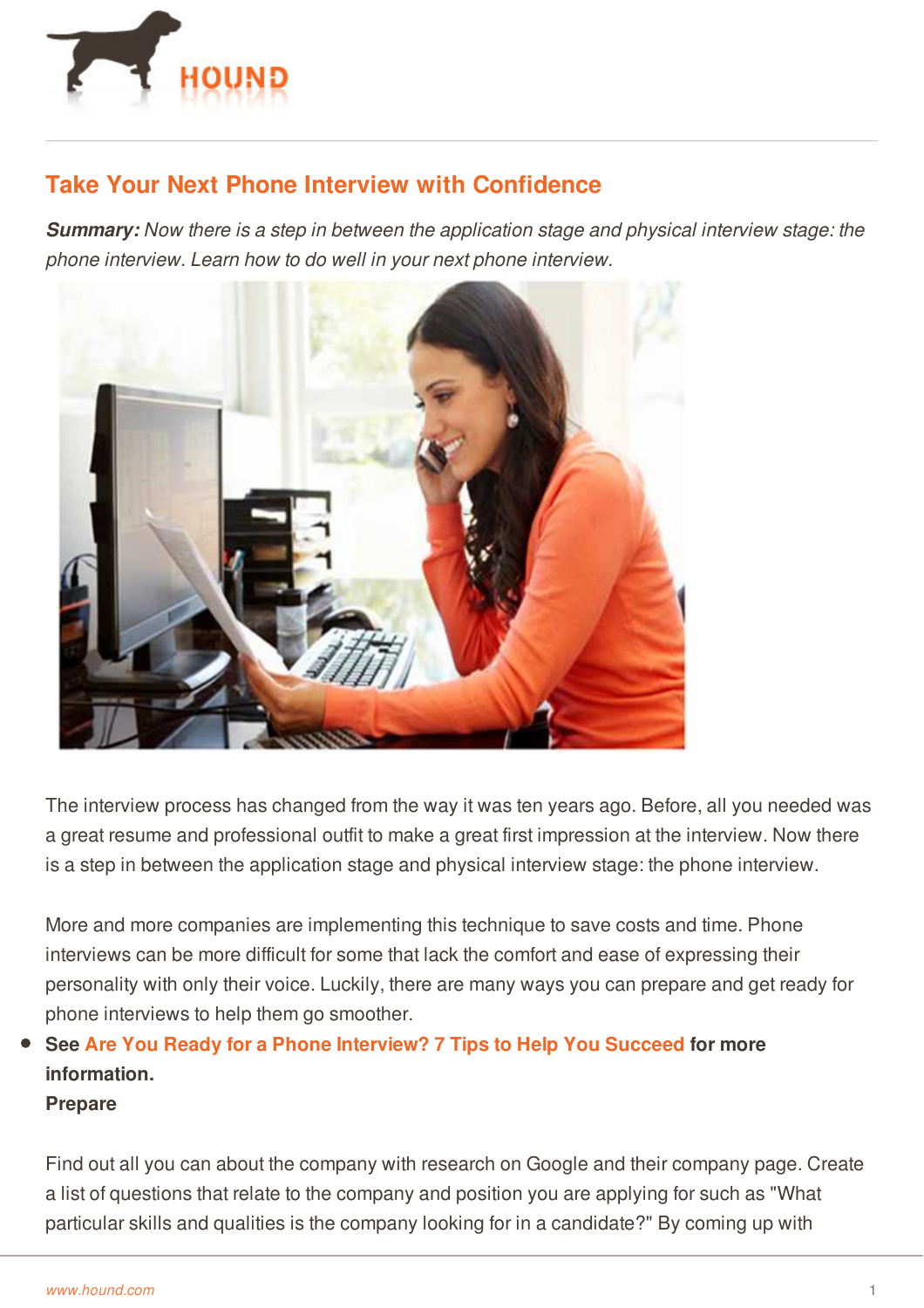

thoughtful questions about the company you will show that you are interested in the company and are a qualified candidate that is worth their time. Try to find a picture of the person that will be interviewing you if that will make you more comfortable.

# **Environment**

Make sure that you have a quiet, interruption free place to have the interview. Horns blaring, children screaming, or any other disruptive noises will distract from the interview. Try to use a land line if possible to eliminate the risk of a bad connection or dropped call. If that isn't possible, make sure your phone is fully charged and has full reception bars. Get the interviewer's number just in case something does happen to the call.

# **Appearance**

Even though no one will see you in person, you will have more confidence if you are dressed in a professional outfit instead of your pajamas. Keep a smile on your face to make the tone of your voice friendly and engaged. To make sure your voice doesn't go out on you, take a teaspoon of honey or a lozenge one hour before the interview to keep your voice strong. Keep a glass of water nearby just in case.

## **Paperwork**

Take advantage of the fact that they can't see all your resources lined up on your desk or wall to help you during the interview. It is important to either tape the sheets or nicely line them up side by side to reduce any paper rustling noises.

## **Conclusion, Concentration, and Courtesy**

Phone interviews generally are shorter, so you need a strong conclusion to leave a lasting impression. Take notes during the call that you can refer back to at the end. Don't doodle or do anything else that might distract you from listening closely. End the interview politely with a thank you after asking when you can meet them for a physical interview.

## **[Follow](http://www.hound.com/) Up**

Send an email thank you note the same day as the interview and a written thank you to be either dropped off or mailed the next day. Include a line or two about something specific you discussed